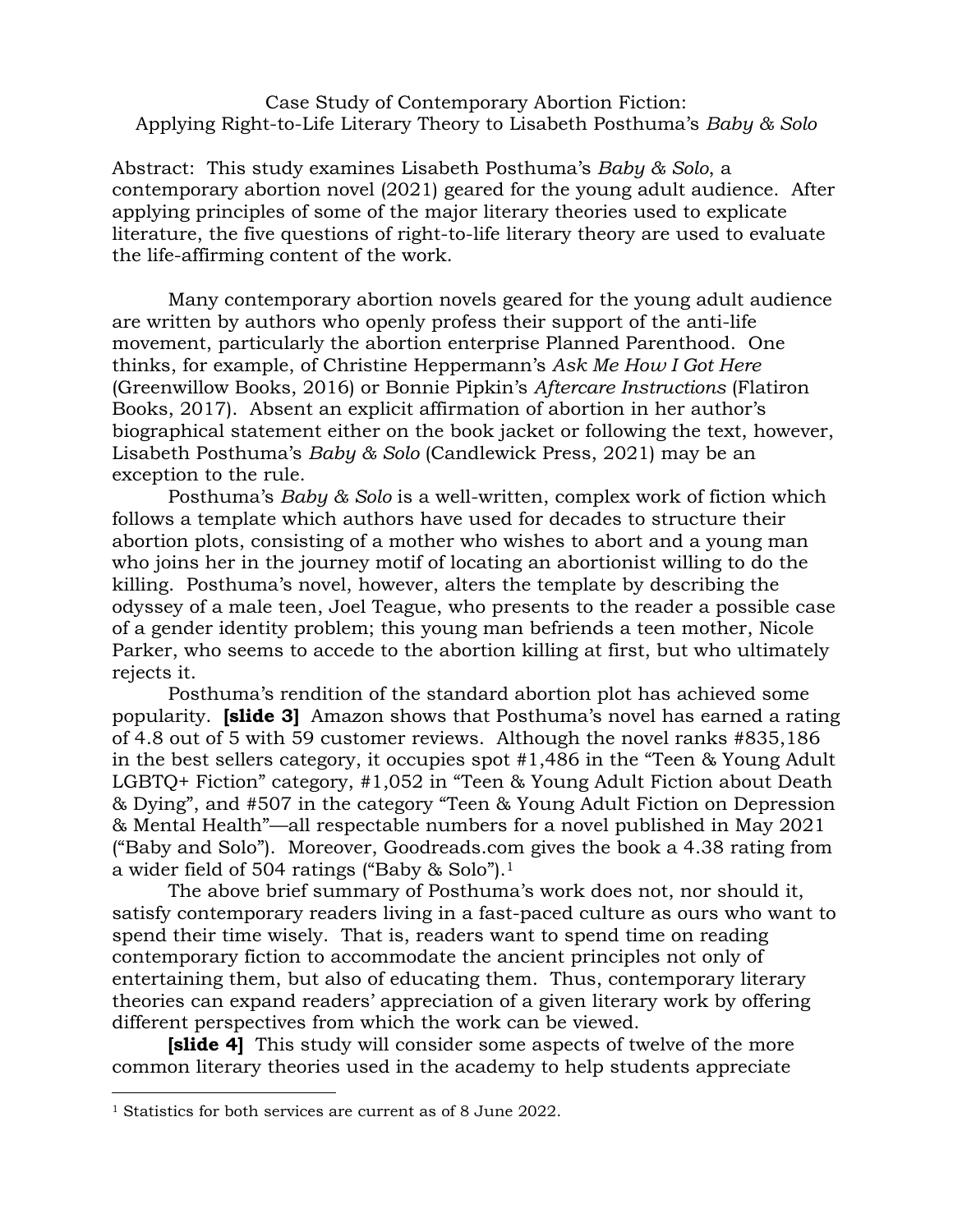contemporary fiction: archetypal or Jungian criticism, biographical criticism, critical disability studies, critical race theory, deconstruction, feminist literary criticism, formalist criticism, gender criticism (gay and lesbian or queer studies), historical criticism, Marxist literary criticism, psychoanalytic criticism, and reader-response criticism.<sup>2</sup>

# Archetypal or Jungian criticism

An archetypal or Jungian critic could focus on the age, religious, and employment stereotypes of Posthuma's characters: young people who are seemingly irreligious and who work in a 1990s video store. The archetypal elements of the novel are enhanced by the unique naming strategy of the store's employees; instead of using their real names when dealing with customers, the workers must identify themselves by names of movie characters whom they admire. Thus, Joel Teague is known as the *Star Wars* hero Han Solo throughout the novel. The young woman whom he befriends, Nicole Parker, becomes Baby; it is ambiguous whether she is named because she was admonished not to be a "baby" about associating herself with a film character or whether she is named after the character Baby in the film *Dirty Dancing* (which, appropriately, further alludes to the abortion element in that iconic film's plot).

This unique naming strategy demonstrates a cross-fertilization of literary theories at work in the novel. Joel's identity as Han Solo suggests the personality of the hero character of the *Star Wars* film, which further suggests the psychological component of a human being identifying himself more with a fictional character than his own ordinary humanity. Similarly, that Nicole becomes Baby indicates not only the archetypal standard of an infant (helpless, reliant on parents, and ostensibly the object of love from those parents), but also a key principle of anti-life feminist literary criticism (that a woman's life is subordinate to the life of an unborn child, especially if that child is unwanted).

## Biographical criticism

 $\overline{a}$ 

A biographical critic would wonder what connection the plot has with Lisabeth Posthuma's life. The author's website contains two biographies

<sup>2</sup> Several other literary theories could be applied to Posthuma's novel, but doing so would expand the scope of this paper from a conference presentation to a dissertation topic. Besides, contemporary readers (and I am thinking not only of ordinary students of literature but also of readers who consume novels like Posthuma's for some didactic value certainly, but more for entertainment) would slide into somniferous boredom if any professor, lecturer, or television personality began applying postcolonial literary criticism, post-Structuralism, Structuralism, or semiotics to the work. It is not that these theories are passé, especially now that newer and "sexier" theories like critical disability studies have emerged on the academic scene. It is the case, however, that some literary theories serve no benefit or practical use for students who still approach literature with the formalist questions of what the literary work means before they can enjoy it, which are themselves formulations of the ancient principles that literature has a didactic and an entertainment value.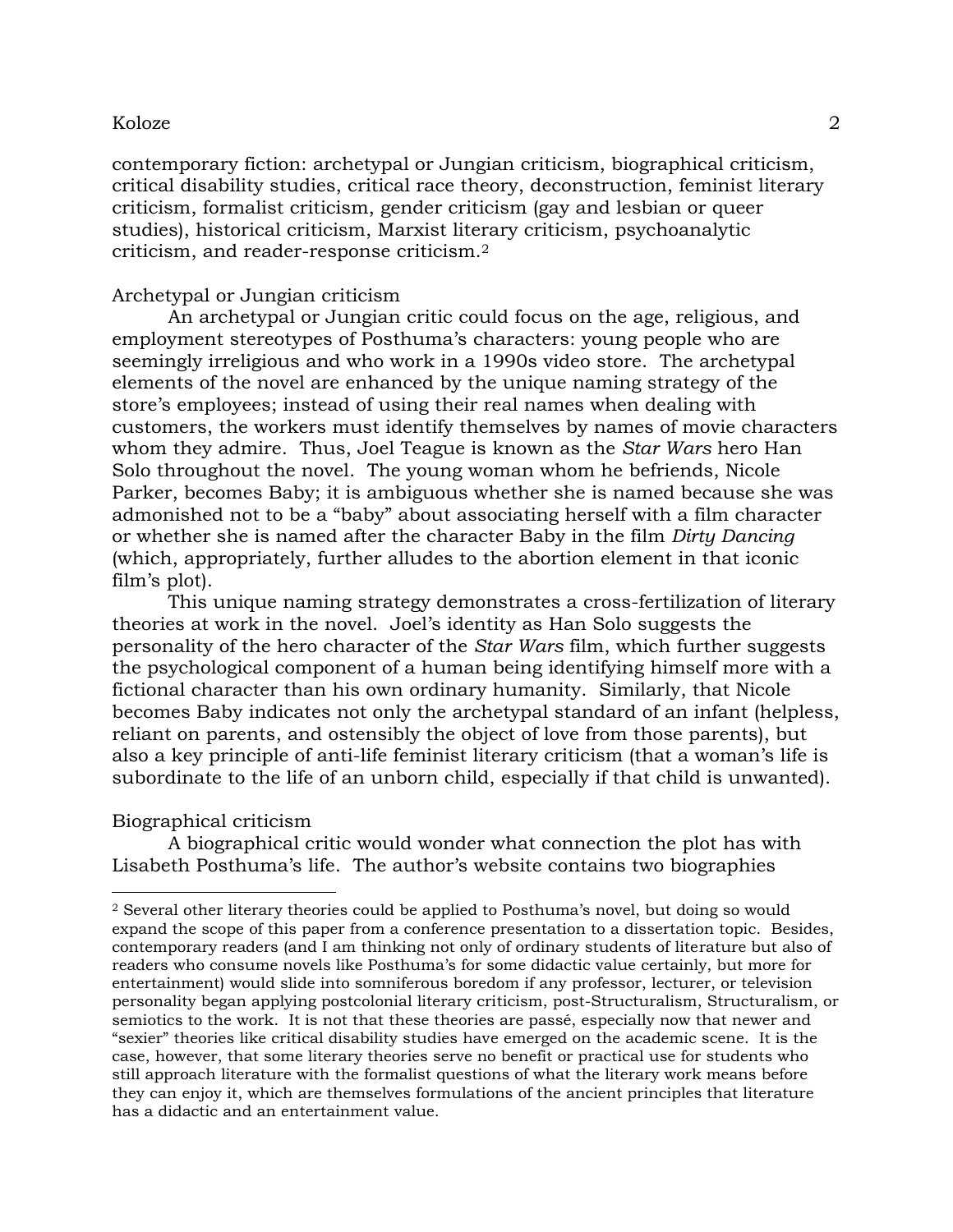$\overline{a}$ 

written for "the press", both of which may appeal to the young adult audience for whom she writes, but, for biographical literary critics, present significant obstacles since the humor of the biographies obscures the facts of the author's life. **[slide 5]** For example, "Press Bio 1" succinctly conveys only the author's likes:

Lisabeth Posthuma is a devotee of obscure documentaries about driveins, a lover of rotary telephones, and a trophy-winning champion of TV trivia. She lives in Michigan with her two parakeets, Tiki Bon Jovi and Alaska Riggins. Her favorite story is probably Frankenstein. ("Media")

**[slide 6]** "Press Bio 2" provides more biographical information, some of which justifies a one-to-one correspondence with the novel under examination:

Lisabeth Posthuma was a high school teacher, a photographer, and most importantly, a video rental clerk before becoming a writer. She holds an English degree from one of those really expensive private liberal arts colleges that no one can afford (including her). She grew up obsessed with teen soaps, which her therapist says explains a lot, and likes to brag about that one time she attended the cast party for The OC. Orange is her favorite color because in first grade no one chose it, and she felt sorry for it. She currently lives in Michigan where the winters are too long.<sup>3</sup> ("Media")

Readers who like to determine whether aspects of an author's life informed his or her work would find the above entries challenging.

Even more challenging for the abortion-minded (either anti- or pro-life) biographical critic, determining Posthuma's position on the first right-to-life issue is difficult. Some bloggers, like Kelly Jensen, have jumped to the conclusion that Posthuma is promoting an anti-life perspective. <sup>4</sup> However, the excerpt which Jensen includes on her blog post wherein Posthuma discusses abortion as a topic in young adult fiction is ambiguous.

**[slide 7]** Knowing abortion affects so many people who make up the young adult demographic, it's a disservice not to acknowledge the subject's necessary place in YA media. Though public discourse about abortion continues to be divisive and heated, young adult content creators can provide our audiences with low-stakes avenues through which to wrestle with their difficult feelings about difficult subjects. Realistic fiction is a valuable gateway to rediscovering the lost art of uncertainty, for recognizing the gray within the false narrative of a blackand-white world. In fact, it might be the most fertile soil for empathy to grow in.

<sup>3</sup> Both biographies were obtained from the author's website on 8 June 2022.

<sup>4</sup> Jensen concludes her excerpt of Posthuma's discussion by saying, "Whether or not abortion is a choice they agree with for themselves or others, the reality is abortion is healthcare and should not be outlawed." Such a conclusion cannot be obtained from Posthuma's remarks.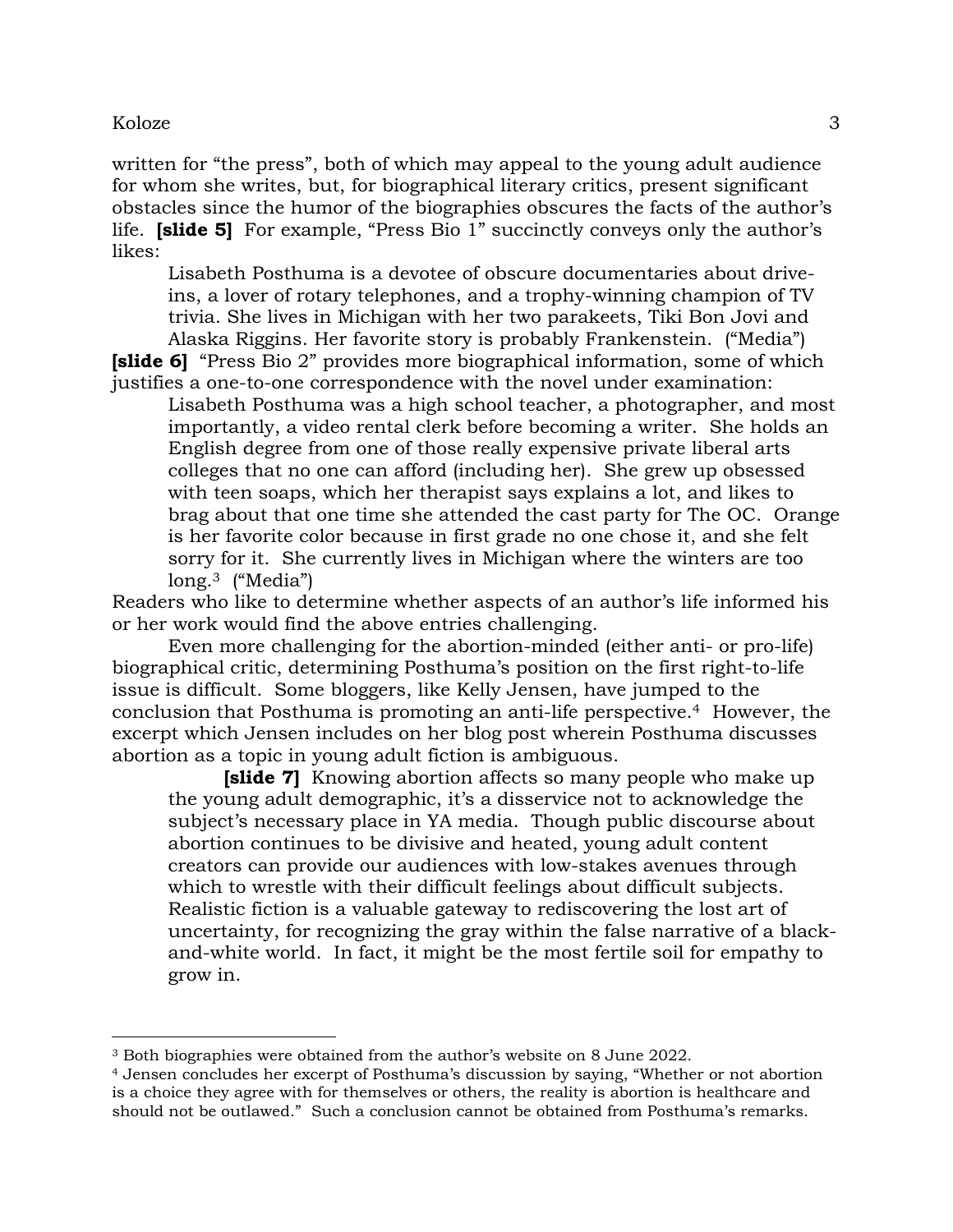**[slide 8]** I'm learning that the hypothetical is the safest space to feel unsure. It's seemingly the only place where there's no urgency to form the "right" opinion. It's where people can privately challenge their own thoughts, explore nuances, and ultimately grow in their understanding about the issues that affect them. I wish that at thirteen I'd had more safe places to contemplate issues like abortion, but I didn't. As an adult, however, I'm grateful that I can join with other writers who want [to] change things for this generation's YA audience. I am hopeful that as abortion continues to be a relevant subject, even more authors will seize the opportunity to create these spaces for teens, too.

Posthuma's language affirms neither the anti- nor the pro-life sides of the controversy, but reads merely as a defense of freedom of speech, arguing for the inclusion of controversial issues in literature for young adults so that they can explore those issues freely. In fact, one can argue that Posthuma's argument would benefit anti-lifers more than pro-lifers. Since pro-abortion persons have blocked themselves from a life-affirming choice, anti-lifers can use works which have a life-affirming content as sites "where [they] can privately challenge their own thoughts, explore nuances, and ultimately grow in their understanding about the issues that affect them."

#### Critical Disability Studies

Those who use critical disability studies would offer much to enhance readers' appreciation of Posthuma's characters. Although no character has a physical disability, all suffer from emotional and psychological trauma. Joel's supervisor at the video store, Scarlet, suffers from post-abortion syndrome, which most likely accounts for her being so angry later in the novel that Baby is giving birth to her unborn child. Joel's psychological trouble, documented throughout the novel, is sometimes described in language which suggests that emotional trauma has a physical effect. **[slide 9]** When he describes the impact that his brother's suicide at age sixteen had on him, Joel's language conveys more physical disability than psychological: "It wrecked me. It broke me in half. And it ruined my fucking life" (368).

Moreover, it is interesting that there are many instances where a character's psychological problems are described with religious imagery. For example, when he confides his mental illness to Baby, Joel compares the disclosure of such personal information to a key sacrament: "I ended my confession" (226). The confusion between psychotherapy and religion is repeated when Joel mentions that his mother brought him to a priest for an exorcism regarding his mental illness. Joel's father spends Sundays "at the nearest AA meeting" (unpaginated 83).

# Critical Race Theory

Proponents of critical race theory would face a severe challenge in applying their literary theory to Posthuma's novel, except for one crucial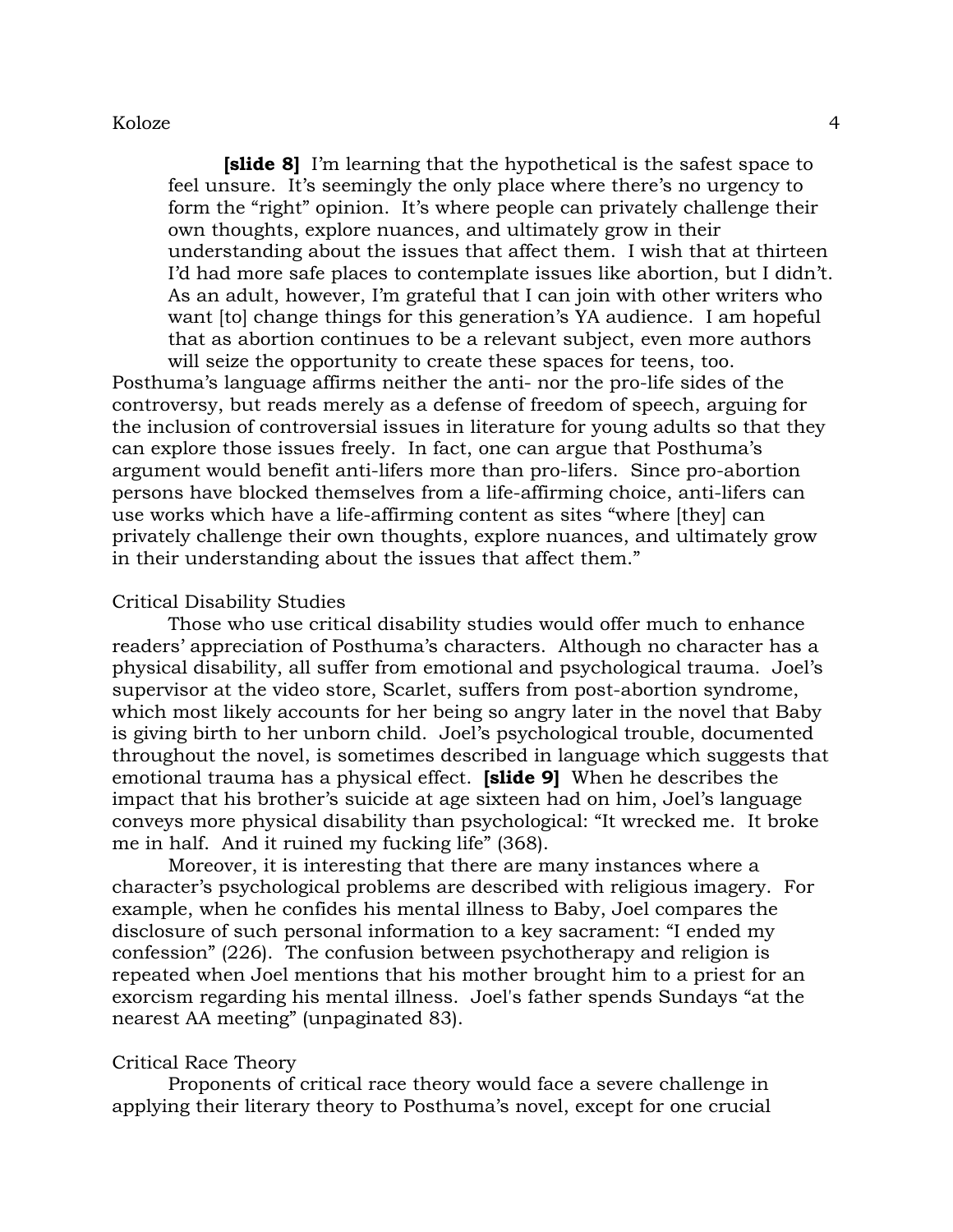element: all the characters are white, which could be construed either as white oppression of minorities or, a particularly egregious form of oppression, a perception that abortion does not concern minority groups. Pro-life activists, of course, know otherwise and have been alarmed at the abortion rates of African-American and Latina mothers, so critical race theory could offer much to draw the reading public's attention to the genocide against minorities which is legalized abortion. However, since most critical race theory proponents are politically leftist and since a prime political strategy of the leftist movement is to secure the abortion policies of the Democratic Party, one fails to see how critical race theory could abandon its pro-abortion focus and recognize that abortion is significantly reducing minority populations.

# Deconstruction

A deconstruction literary critic could delve into several statements which demonstrate the essential concern of the theory, the instability of language. When he realizes that he is a *tabula rasa* at the video store, Joel implicitly affirms the idea that language is not an essential element of being human; he enters his employment at the video store and, by extension, his life, without language, without any markers common to all humans, without the vocabulary necessary for human beings to function in the world.

The word play which deconstructionist critics delight in can be further evidenced even when the characters use the language common to all English speakers. When Indiana Jones, the father of Baby's unborn child, gives an envelope to Joel to forward to Baby, saying that Baby is "expecting something" (34), the reader is uncertain to what the term "something" refers. (The pun on "expecting" adds further delight to the expression.) It is only later that the reader understands that the "something" is not a thing at all, but an unborn human being, Baby's child. It would be interesting for a pro-abortion deconstructionist critic to consider the pro-life implications of this passage on the further erosion of language, an effort to which deconstructionists have contributed, since the goal of destabilizing the language affects the human relationships which the language denotes.

#### Feminist Literary Criticism

Applying feminist literary criticism to the novel seems obvious, given the plot details; this novel does, after all, concern abortion, the quintessential political issue for a feminism which is fast becoming irrelevant because of its refusal to recognize the right to life. Besides that, the traditional concerns of anti-life feminist literary criticism (the oppression of women, the dominance of patriarchy putting women in a "subject" position, and even newer phrases of feminist theory such as heteropatriarchal oppression) become feeble concerns, given the independent women depicted in the novel and the men who are either weak because they accede to the women's desires or have same-sex attraction. For example, Joel does not question Baby's request to drive her to an abortion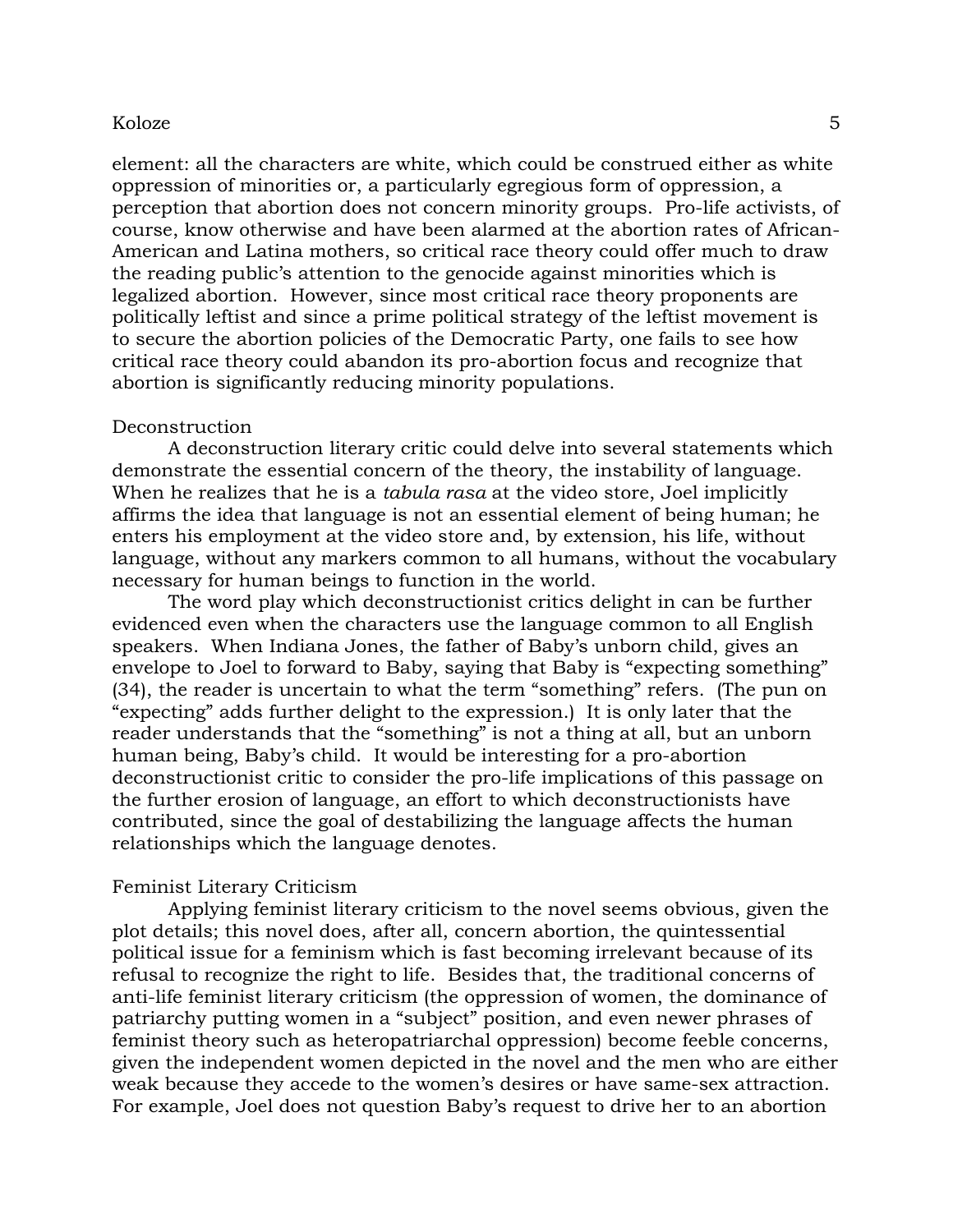clinic, and his father is obviously not "the man" in the house; Joel's mother has significantly more dialogue and controls the family more than his father.

However, whatever attention a feminist literary critic could give the novel must face the many life-affirming statements from women characters, which will be discussed in the section on right-to-life literary theory below.

#### Formalist Criticism

Formalist critics would appreciate the irony, let alone ignorance, of several characters' statements, which manifest their attitude towards religious values. For example, responding to Baby's claim that he could have objections to abortion, Joel asks, "What kind of morals would I have if I made a girl take a cab to her own abortion?" (59). While non-religious contemporary readers may not see the irony in such a statement, educated readers would immediately understand that the rhetorical question which Joel offers indicates his warped values; not driving a mother to an abortion clinic is not a moral concern of greater priority than stopping that mother from having her child killed in an abortion clinic.

Since they are intensely aware of the unity of a literary work, formalist literary critics would revel in the progression of the novel from its exposition; to several crises; to climax moments not only regarding the relationship between Joel and Baby, but also Joel and the integration of his seemingly fragmented self; and ultimately to the denouement, where all the remaining issues in the novel are resolved as neatly (and happily) as a compact mystery novel.

# Gender Criticism (Gay and Lesbian or Queer Studies)

Gender criticism, also called gay and lesbian or queer studies, would focus on a variety of elements evident in Posthuma's work. For example, from the beginning of the novel, Joel expresses his desire to be "Normal" (5; capitalization in original). Even though the novel is set in 1996, contemporary readers must deal with the connotations of the word signifying not merely the mean of opposing standards, but also the possibility of characters having same-sex attraction which was emerging as a force against heterosexual normativity in the 1990s and which, for the contemporary reader in 2022 and beyond, is the dominant social construct, forcing people against their moral principles to accept gay and lesbian sexual activity as equivalent with heterosexual activity.

# Historical Criticism

A reader aware of the tenets of historical criticism would have much to say regarding the setting of Posthuma's novel. Why Posthuma would place her characters in the 1990s in an outdated technological industry with characters who have no ambition and, apparently, no transferrable skills once technological advances destroy their livelihoods are matters which a historical literary critic could resolve. Posthuma herself explains that she set the novel in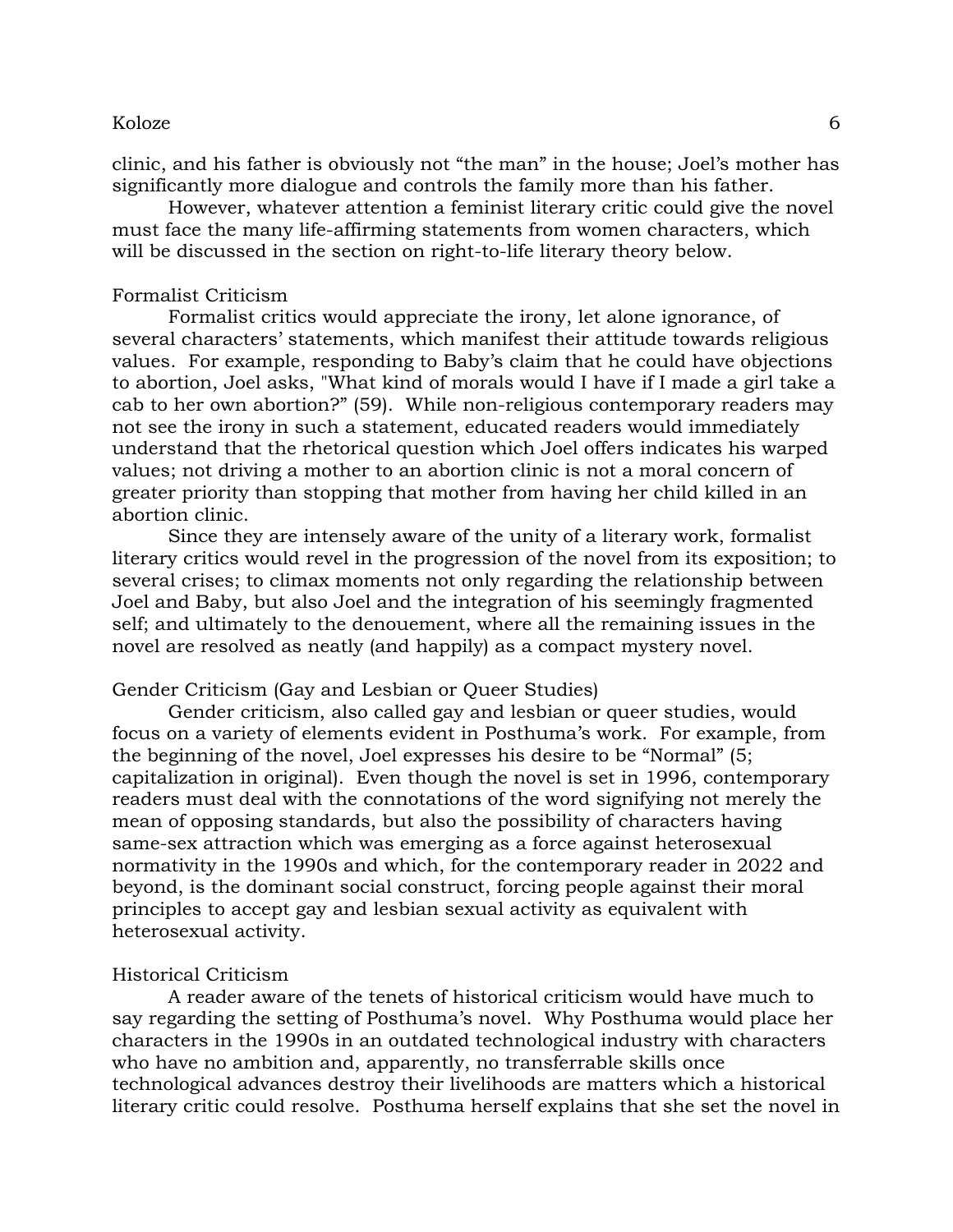the 1990s for two reasons: first, doing so helps us understand the history behind social issues which began in that decade and which persist today, and, second, she happens to like this period of twentieth-century literature; she states that she is "obsessed with twentieth-century pop culture" (*Author*).

Absent the expressed opinions of the author, of course, a historical literary critic might conjecture that Posthuma places the action in August 1996 because that time may have been the "golden age" of pro-abortion history. Clinton had been in the White House for a disastrous four years, trying to force his pro-abortion policies on the nation and the world, rolling back the pro-life advances of Presidents Reagan and Bush. In a few months, he would be reelected, and the pro-life community would suffer through four more years of a virulently pro-abortion president. Abortion businesses like Planned Parenthood were receiving federal tax dollars. A vibrant anti-life activism was emerging in academia as professors and the media became more strident in their support of abortion. No wonder some abortion-minded writers chose the decade of the 1990s as the setting for their works.

#### Marxist Literary Criticism

If they are not blinded by support for abortion, Marxist literary critics could isolate the financial transactions in the novel as evidence of underlying power structures at work in the characters' lives. One such passage of the display of economic power is especially telling in terse prose. While Joel seems oblivious to the meaning behind the money in the envelope that Joel received from Indiana Jones, Baby immediately realizes that the money is meant not to assist her in giving birth to the unborn child, but to procure an abortion. Joel stupidly remarks not in irony but in bland reportage that "Somehow this was enough information for Baby to figure out the answer, because a few seconds later she said, 'Oh'" (44). Baby's single-term interjection demonstrates that she has more wherewithal than Joel in perceiving the choices available to her.

Furthermore, a Marxist literary critic would also point out the competing ideologies at work in the unstated conversation(s) which must have occurred between Baby and Indiana Jones, the father of the unborn child. Unlike other abortion novels, where the mother confronts the father with news about her pregnancy and engages in a dialogue about options for or against abortion, Posthuma's novel contains no such encounter. In Marxist terminology, Baby must have tendered her ideology to Indiana Jones, who must then have countered her belief about the possibility of raising the unborn child with him with his own worldview of being single and unfettered by the responsibility of caring for a child or the child's mother. Indiana Jones' proffer of a packet of money to be used for the abortion closes any option other than his desire to maintain his ideology, the single life and its economic status that he wishes to maintain. The absence of the exchange between the ideologies can thus be construed in Marxist terms as one economic power struggle dominating another, Indiana Jones' ideology winning the struggle.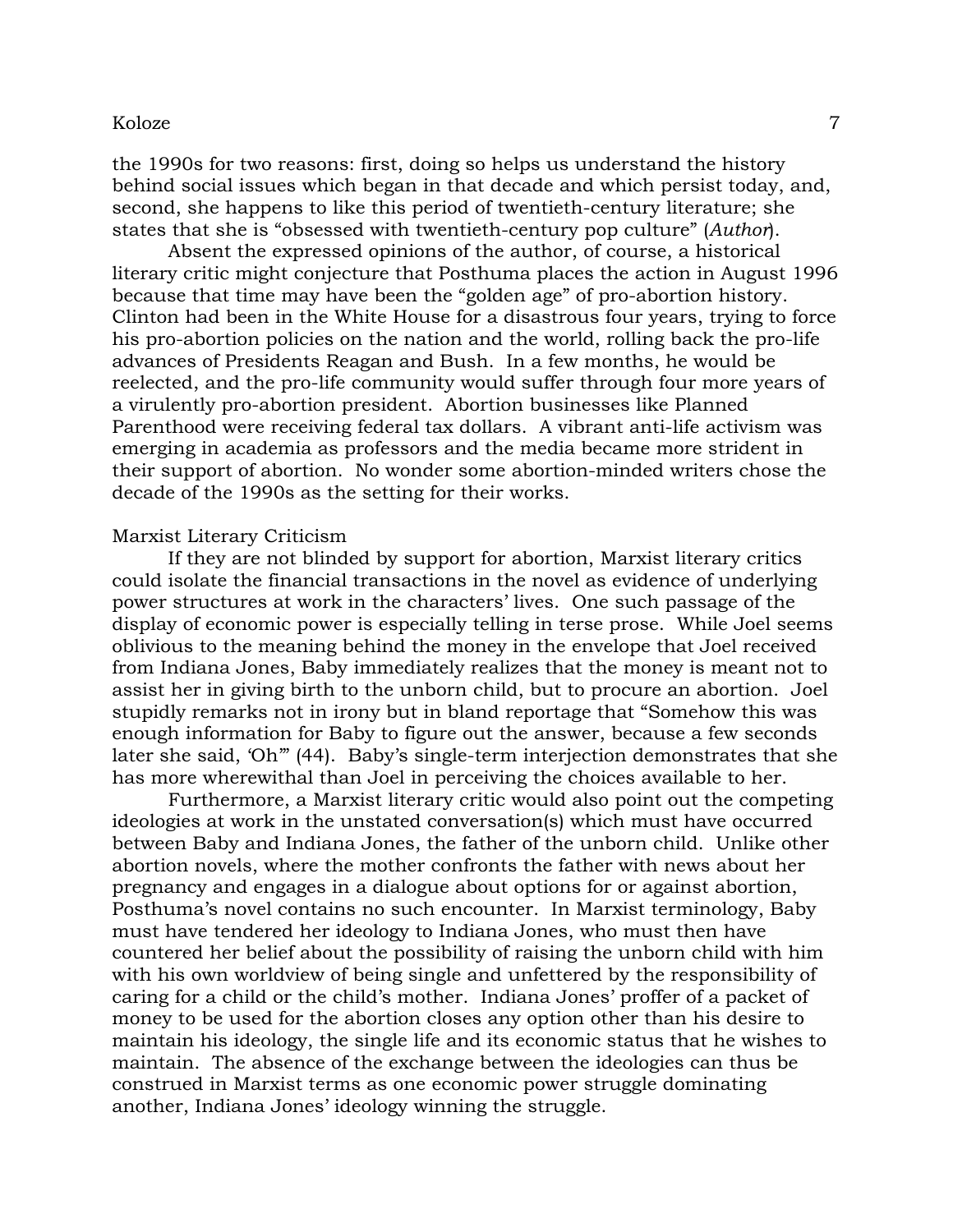#### Psychoanalytic Criticism

The repertoire of concepts from psychoanalytic criticism would generate much interesting, albeit contorted reading. The reader quickly becomes aware that the character Crystal may be Joel's alter ego, and, if so, the disintegration of personality can be appreciated by a study of psychological concepts inherent in the theory.5 Furthermore, Joel's stipulative definition of "the girl you sometimes hallucinate is more in line with a schizoaffective disorder" (45) is a small bit of literary evidence that Freud's ideas have continued force in contemporary literature.

Of course, as the common knowledge perception renders it, psychoanalytic literary criticism is heavily based on Freudian theories and is often reduced to (in the classroom, certainly) an analysis of phallic and yonic imagery evident in a literary work. The novel does not disappoint the more salacious aspects of this theory by providing some instances of phallic imagery which should titillate, if not educate, the eager young minds reading the novel for intellectual pleasure. For example, when Joel says, "After a few minutes outside in subzero temperatures, my balls retracted into my body, and I was able to think about what had just happened with my brain instead of my dick" (unpaginated 260), an adult reader might guffaw at the adolescent use of vulgarisms, while a young adult reader, the novel's target audience, may think that the passage demonstrates how relevant and "hip" the character and the author are.

# Reader-Response Criticism

 $\overline{a}$ 

Reader-response critics can use one key concept of the theory to assist contemporary readers to appreciate the novel more: the idea of the competent reader. Unless they are active members of pro-life groups, readers in 2022 may be unaware of the long history not only of abortion in the United States, but also of the pro-life efforts to restore the first civil right to life. Perhaps this accounts for Baby's complete ignorance of pregnancy support groups which flourished during the anti-life Clinton administration to assist mothers like herself who are unmarried and abandoned by their lovers because of untimely pregnancies. Similarly, contemporary 2022 readers may be ignorant of the large body of literature which, by 1996, had already countered anti-life claims. The absence of any pro-life entity in the novel makes it seem as though the pro-life movement was non-existent. <sup>6</sup> Whether this lack of knowledge is

<sup>&</sup>lt;sup>5</sup> The disintegration of Joel's character becomes more apparent to the reader and, accordingly, a plot feature when Joel is visited by Crystal and when Joel's mother discovers a dress in his closet; shortly after that, Crystal manifests herself to Joel.

<sup>6</sup> Baby's query to Joel, "Did they not show you the *Miracle of Life* video in homeschool?" (275) cannot be cited as evidence of a pro-life group's educational effort since no such group is identified. Besides that, Baby makes it clear that the 1983 documentary (a publication not of a pro-life group, but of NOVA) was offered not in a school setting, but at home.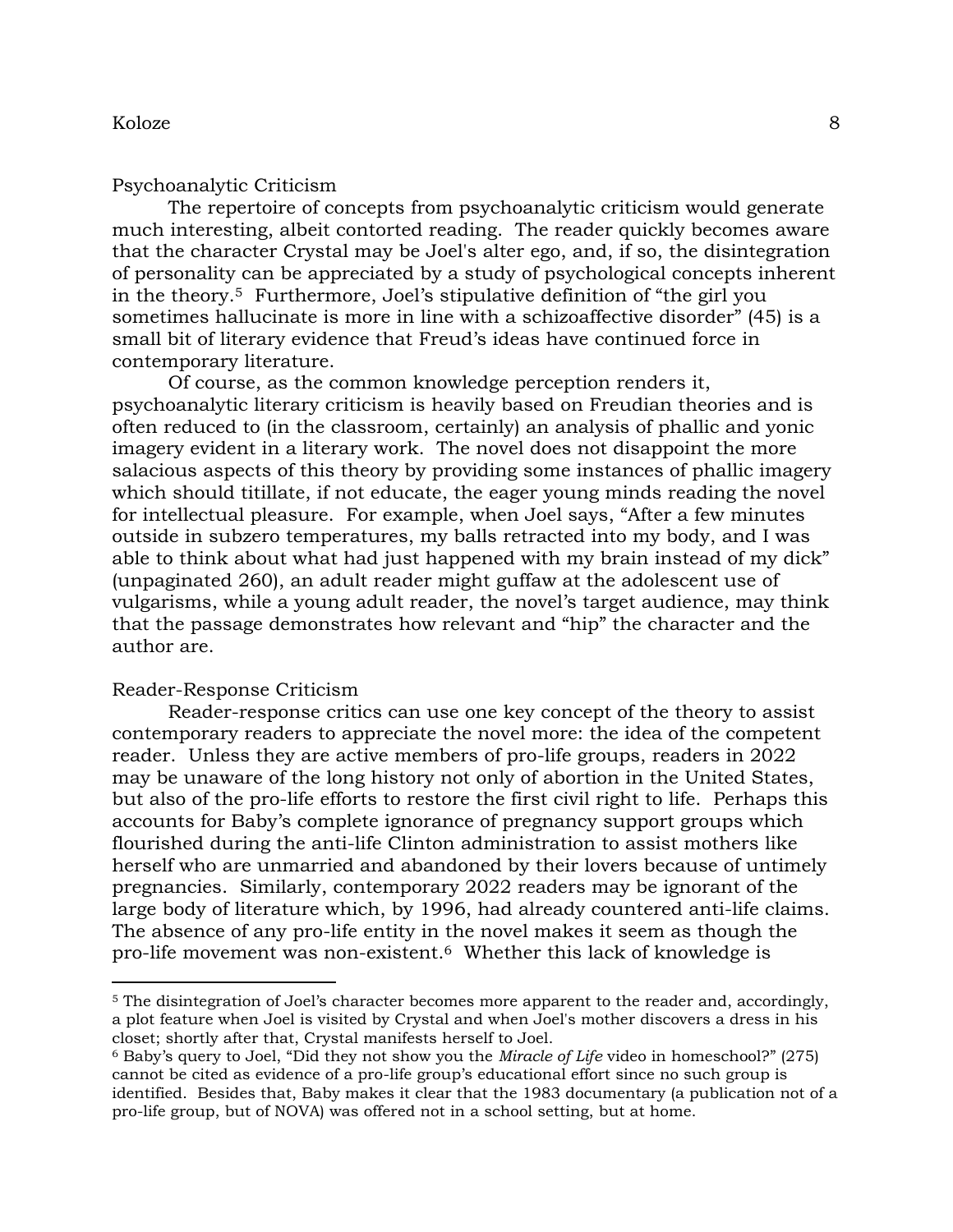deliberate on the author's part to show the ignorance of the characters or whether the ignorance is an effort by the author to ignore the pro-life movement's effects on anti-life culture are research questions proper to a detailed biographical literary critic's study.

# Right-to-Life Literary Theory

Even the above applications of contemporary literary theories should not suffice for readers who want to learn more about Posthuma's novel, however, since all contemporary literary theories are deficient in two areas: first, they focus only on one aspect of human life; second, they fail to address several key questions which precede any literary discussion, all of which concern the value of human life.

The archetypes that archetypal or Jungian criticism stresses are not the paramount concern of human life, nor are the details about an author's life, the focus of biographical criticism. Whether one is able-bodied or differently abled as Critical Disability Studies suggests is important, but not the essential criterion of being human. Nor is the race of a human being as Critical Race Theory demands, or the stability of the language that deconstruction is concerned with, or the gender of a human being as feminist literary criticism or gender criticism demands. The milieu in which a human being lives, the focus of historical criticism, is important but not a defining element of human life, nor is the economic status of a human being as Marxist literary criticism suggests, nor is the psychological state of that human being as psychoanalytic criticism asserts. Finally, neither formalism nor reader-response criticism, both of which focus on the literary work itself, either by examining the words themselves or the reader's understanding of those words, falter as comprehensive literary theories since reading and writing, albeit key markers of human activities, are not essential for the existence of human life.

**[slide 10]** Since these literary theories are all deficient, applying right-tolife literary theory should enhance discussion of Posthuma's novel because the five questions which the theory asks address foundational matters about human life before any written work can be produced which illustrates some aspect of that life.

#### The Pricelessness of Human Life

First, does the literary work support the perspective that human life is, in the philosophical sense, a good, some "thing" which is priceless? There is overwhelming evidence in the novel that this first question of right-to-life literary theory can be answered affirmatively. (This sets aside the principle that whether the author herself is anti- or pro-life is beside the point; she has written a work which *per se* is a life-affirming artifact.) Joel's wish at the beginning of the novel to be "Normal" (5; capitalization in original) is itself an affirmation of human life. So, too, is Baby's response to receiving the envelope of cash from Indiana Jones for an abortion. Her simple interjection "Oh" (44)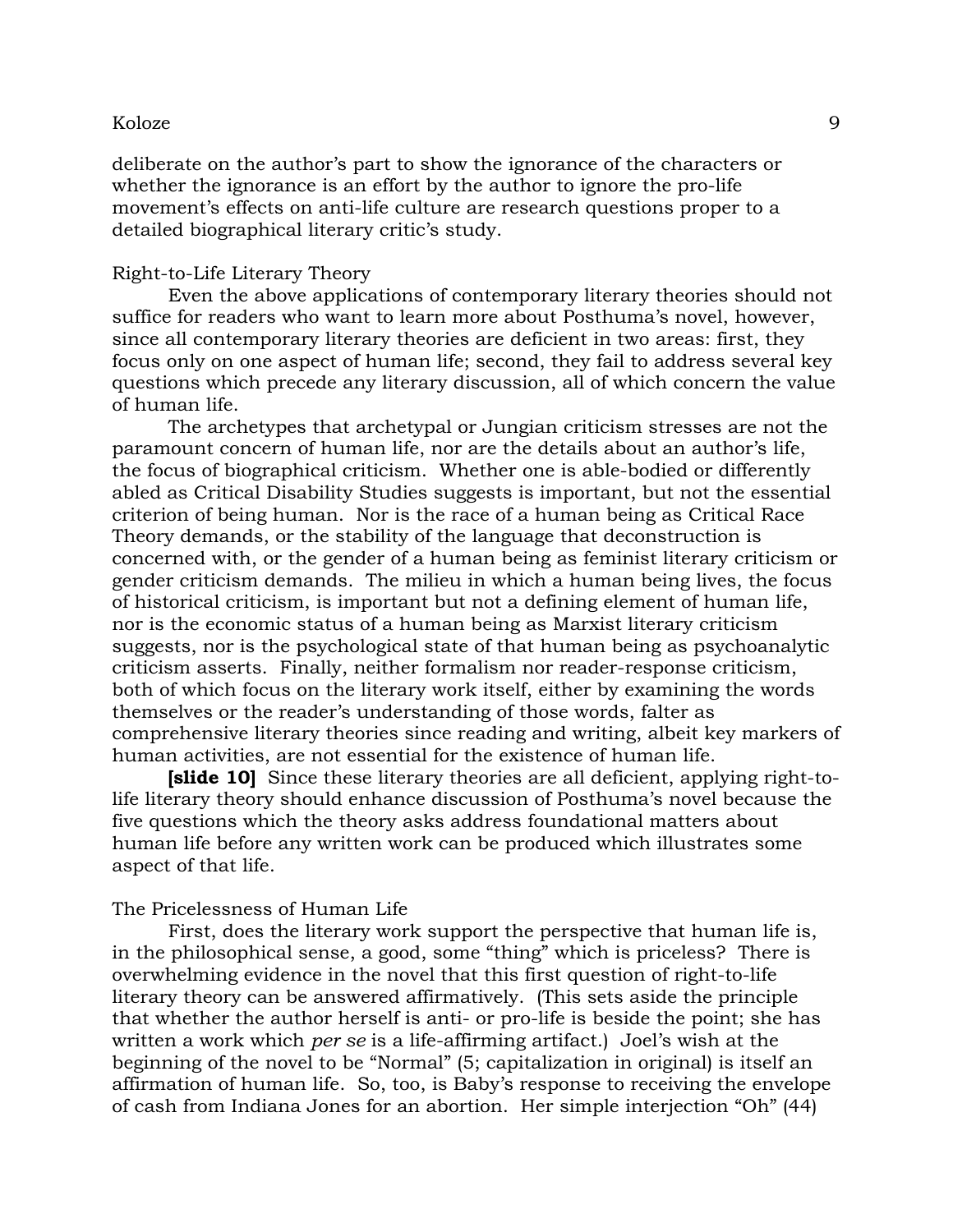implies sadness obviously that the father of the child does not want to help her either give birth to the baby and release him or her for adoption or give birth and help her raise the child; her simple interjection, therefore, is a further testament to her valuing human life as priceless.

# Respect for the Individual's Paramount Right to Life

Second, does the literary work respect the individual as a being with inherent rights, the paramount one being the right to life? This question can be answered affirmatively, thanks to the gender dysphoria topic which the novel incudes as a subplot, but which is not crucial for this discussion of the first life issue of abortion. The gender confusion which Joel's brother, Brian, experienced at a young age until his suicide at sixteen illustrates a philosophical position which the pro-life community has adopted since its inception: that one's right to life is not predicated on age (whether at the moment of fertilization or beyond birth), location (in or out of the womb), condition of dependency (able-bodied or not), or sex (whether the unborn child is male or female). Posthuma's novel, then, comports with the pro-life perspective that, even though he committed suicide as a teenager, it was correct for Brian to have been born, if only to try to resolve his gender dysphoria. The novel further shows that Brian's life, although brief, had a severe effect on someone who loved him deeply, his brother Joel, who declared that Brian's suicide "wrecked me. It broke me in half. And it ruined my fucking life" (368).

Heterosexual Normativity and the Integrity of the Family

Third, if the literary work covers the actions of a family, does it do so respecting heterosexual normativity and the integrity of the family? Answering this question of right-to-life literary theory involves a pro-life interpretation of quotes and passages which would be overlooked by many other critics, whose perspectives are restricted to certain aspects. For example, soon after Baby decides not to abort, about halfway through the novel (243), a passage illustrates the burgeoning affection, if not love, between Joel and Baby. **[slide 11]** Before she gives birth, Baby implicitly acknowledges the emotional bond inherent in the heterosexual family when she says, "I think I'm going to feel lonely afterward, once it's gone" (275).

The emergence of the heterosexual family unit works to restore the love which should exist between its members. About three-fourths of the way into the novel, there is a long (seven page) and touching scene between Joel and his father (319-25). The pain of giving her child up for adoption is lightened for Baby when Joel's psychiatrist, Dr. Schwartz, and his wife agree to adopt the child, and the adoption scene makes it clear that Baby would remain active in the child's life (341-4). To signify further that a helpless newborn baby can bring more joy than anxiety to an unmarried mother and her circle of friends,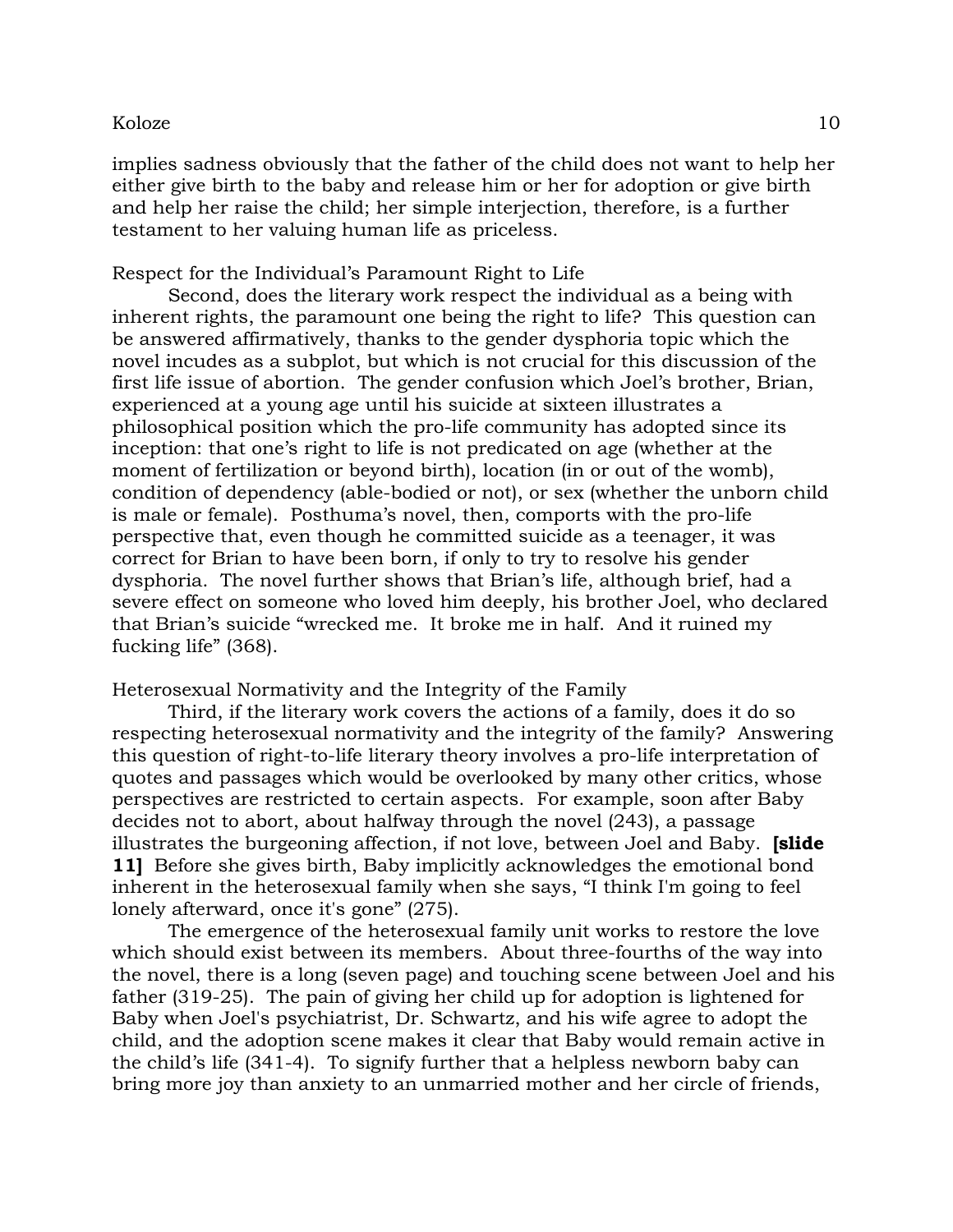even Scarlet, Joel's supervisor who aborted the child fathered by her live-in boyfriend, reacts lovingly to Baby's child.

The Inherent Right to Exist of Unborn, Newborn, and Mature Human Life

Fourth, does the literary work comport with the view that unborn, newborn, and mature human life has an inherent right to exist? Scattered throughout the second half of the novel are numerous references to Baby's unborn child, and these remarks are dominantly life affirming instead of the dehumanizing language used by explicitly anti-life authors. The respect which Baby shows the unborn child begins early in this second half of the novel (page 244) when she gives Joel an envelope that contains a notation about the sex of her unborn child; she does not want to know the child's sex (the baby is a girl). Showing a character who is unwilling to know the sex of an unborn child may be bizarre for contemporary readers, familiar with gender-reveal parties, a practice which began in the first decade of the twenty-first century. In this instance, however, Baby is following the practice of previous generations, and her decision not to know can be interpreted as acquiescence that there is something more important than knowing the sex of the unborn child: letting him or her develop in the womb.

The life-affirming statements continue in rapid succession. Referring to her eventual labor pains, Baby remarks that "the godawful amount of pain will be all the clue I need that the person inside of me is trying to break out" (264). Unlike fiction written by anti-life authors, the unborn child is personalized as the following passage between Joel and Baby indicates:

"Was that a kick?"

"Or an elbow. I can never tell."

I was completely amazed. "It has elbows?" I looked down at Baby's stomach and then back at her face. "There are elbows in there?" (274)

It is after this brief conversation that Baby asks the rhetorical question "Did they not show you the *Miracle of Life* video in homeschool?" (275). After she gives birth, the newborn is not denoted as a burden to Baby, the single mother, or as a non-human entity in dehumanizing legal terms, but respectfully; the baby, now named Daphne, is described as "an impossibly small human" (341) and a page later "such a small person" (342).

The Divine Presence in the World

Fifth, when they are faced with their mortality, do the characters come to a realization that there is a divine presence in the world which justifies a lifeaffirming perspective? Answering this last question of right-to-life literary theory is especially challenging since religious references are scarce in the novel. When he realizes that he "really *did* have a blank slate at this job" (24; italics in original), Joel does indeed seem to be bereft of any religious or moral institution which could ground his biological beliefs about abortion or other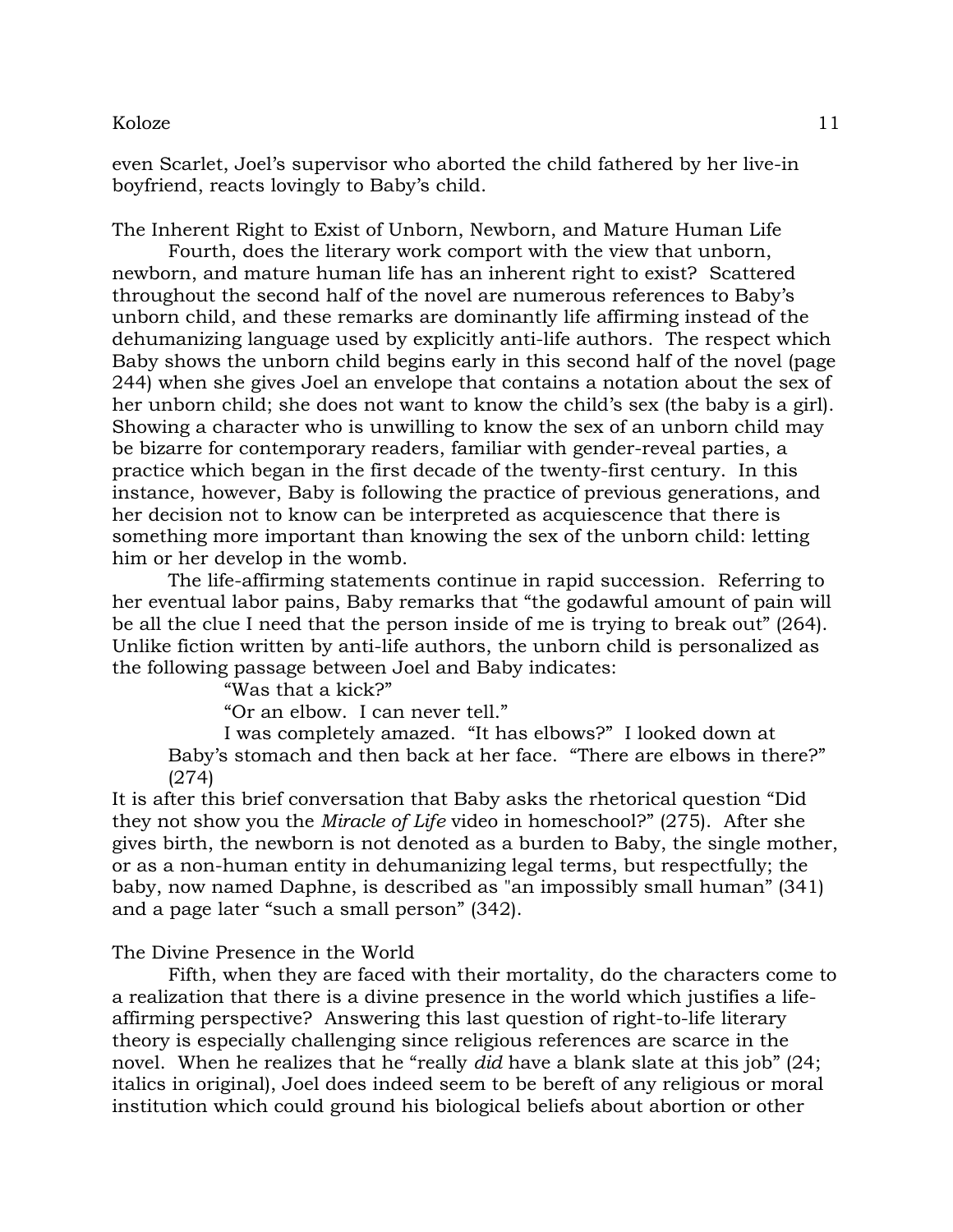aspects of human life. Although Joel's mother is ostensibly Catholic, it is obvious that Joel's parents are cultural Catholics if anything; remember that his father spends Sundays "at the nearest AA meeting" (unpaginated 83). Furthermore, when characters reference God, the noun is always lower case.

How, then, can an answer be supplied to this last question of right-to-life literary theory? Throughout the novel, Joel engages with "Crystal" who, to the reader, seems as though she is his alter ego or a manifestation of his fragmented, perhaps schizophrenic personality. [Recall that Joel himself suggests the possibility of such a mental disorder when he declared that "the girl you sometimes hallucinate is more in line with a schizoaffective disorder" (45).] It is only towards the novel's conclusion that it is clear that Crystal is truly a manifestation of Joel's brother Brian, who committed suicide at age sixteen, most likely because of his conflict over his gender dysphoria. It is significant that, at novel's end, Joel concludes that his own life is "Normal: (380; capitalization in original) only after he was able to visit Brian's grave and experience a final appearance of Crystal.

Other than this episode, the characters—young, rejoicing over the birth of Daphne, and blissfully unaware of the collapse of their employment because of technological innovations soon to come—do not address the larger existential questions of human life. It would take another novel, perhaps, to demonstrate their maturity.

Anti-lifers who think that Lisabeth Posthuma's novel *Baby & Solo* could be used as a literary artifact to advance an anti-life, specifically pro-abortion, agenda on the cultural scene would be seriously mistaken. Using the many literary theories to which students have been exposed for decades (some theories, like formalism, for nearly a century) and the newer principles of rightto-life literary theory, an objective reader must conclude that the novel has a stronger life-affirming perspective than an anti-life one. This conclusion is remarkable, given the characters' secular outlook (no character is either grounded in religious teachings or expresses any piety) and seeming obliviousness to the pro-life movement which, by the time of the novel's setting, had established itself as a political force in the nation despite anti-life political victories.

Since the customary logical arguments for and against abortion are not presented in this work of fiction in passages of dreary didacticism (a feature which makes most anti-life fiction propaganda pieces for the pro-abortion movement), Posthuma's novel, therefore, can be a site where both anti- and pro-life readers can explore the controversial issue of abortion in a fictional environment, bordering on fantasy, where, as the author herself hopes, "people can privately challenge their own thoughts, explore nuances, and ultimately grow in their understanding about the issues that affect them." Her novel could be the means by which anti-life readers are able to challenge their ideology that unborn human life is worthless, explore the ways in which an